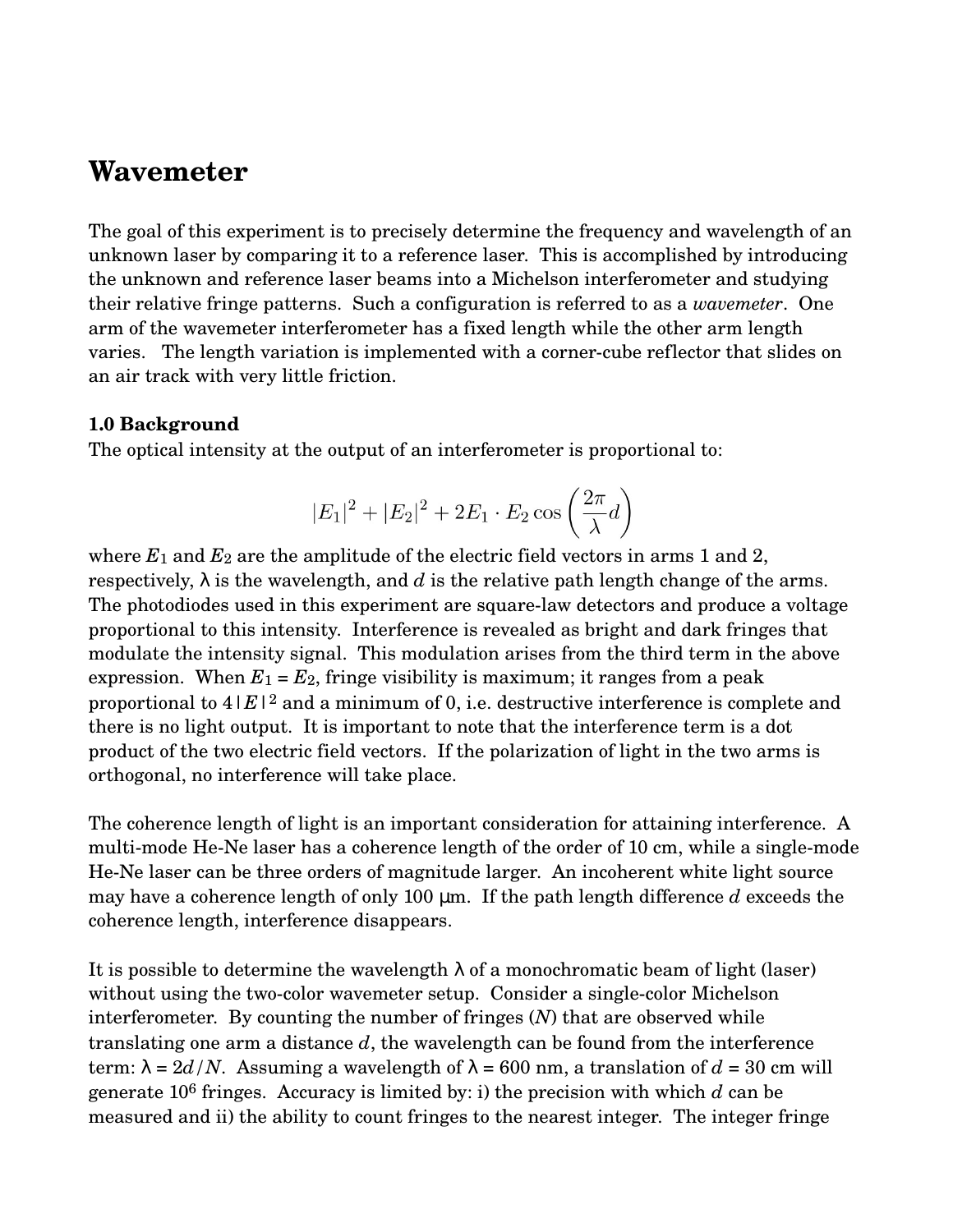rounding error limits accuracy to  $10^{-6}$  ( $\lambda = 600$  nm  $\pm$  0.6 pm), assuming zero uncertainty in the value of *d*. Absolute accuracy for the displacement is not possible, of course, and will contribute to the overall error. Designating the fringe count uncertainty as ∆*N* and the displacement uncertainty as ∆*d*, the wavelength measurement precision of a singlecolor Michelson measurement is:

$$
\Delta \lambda = 2 \sqrt{\left[ \frac{\,d\,\Delta N}{N^2} \right]^2 + \left[ \frac{\Delta d}{N} \right]^2}
$$

The two uncertainties (∆*N,* ∆*d*) are independent of each other (i.e. uncorrelated), so the cumulative error is obtained by adding them in quadrature.

To maintain a wavelength accuracy comparable to the fringe count rounding error (∆*N* = 1), the displacement *d* must be measured with a precision better than 50 nm (i.e. 30 cm  $\pm$ 50 nm), which is extremely difficult to do.

The wavemeter achieves high accuracy because the frequency (wavelength) of the reference laser and the speed of light (*c*) are known very precisely. The interference fringes produced by the reference laser allow the relative path length *d* to be accurately calculated. This path length is then mapped onto the interference fringes of the unknown laser to measure its frequency.

## **2.0 Setup**

The completed interferometer setup is shown in Fig. 1. A red He-Ne laser serves as the reference and a green He-Ne laser is the unknown. The red laser is linearly polarized and the green laser is unpolarized. They must be aligned so they are collinear (propagating parallel) and have orthogonal linear polarizations. This is accomplished with a mirror and polarizing beam splitter cube. Orient the red laser for *s*-polarization. Before sending the beams into the interferometer, propagate them as far as practical in the lab and align them so that they are collinear over a path length of at least several meters. Verify beam overlap at a point close to the lasers and at a second point located a large distance away.

Optical alignment is a process of iteration. Check the beam overlap at one point, optimize it, then move to the second point and optimize it. Go back to check the first point and repeat as needed. You will need two degrees of freedom (horizontal and vertical) to set each point, which means four mechanical adjustments in total are required. If done correctly, the alignment will converge.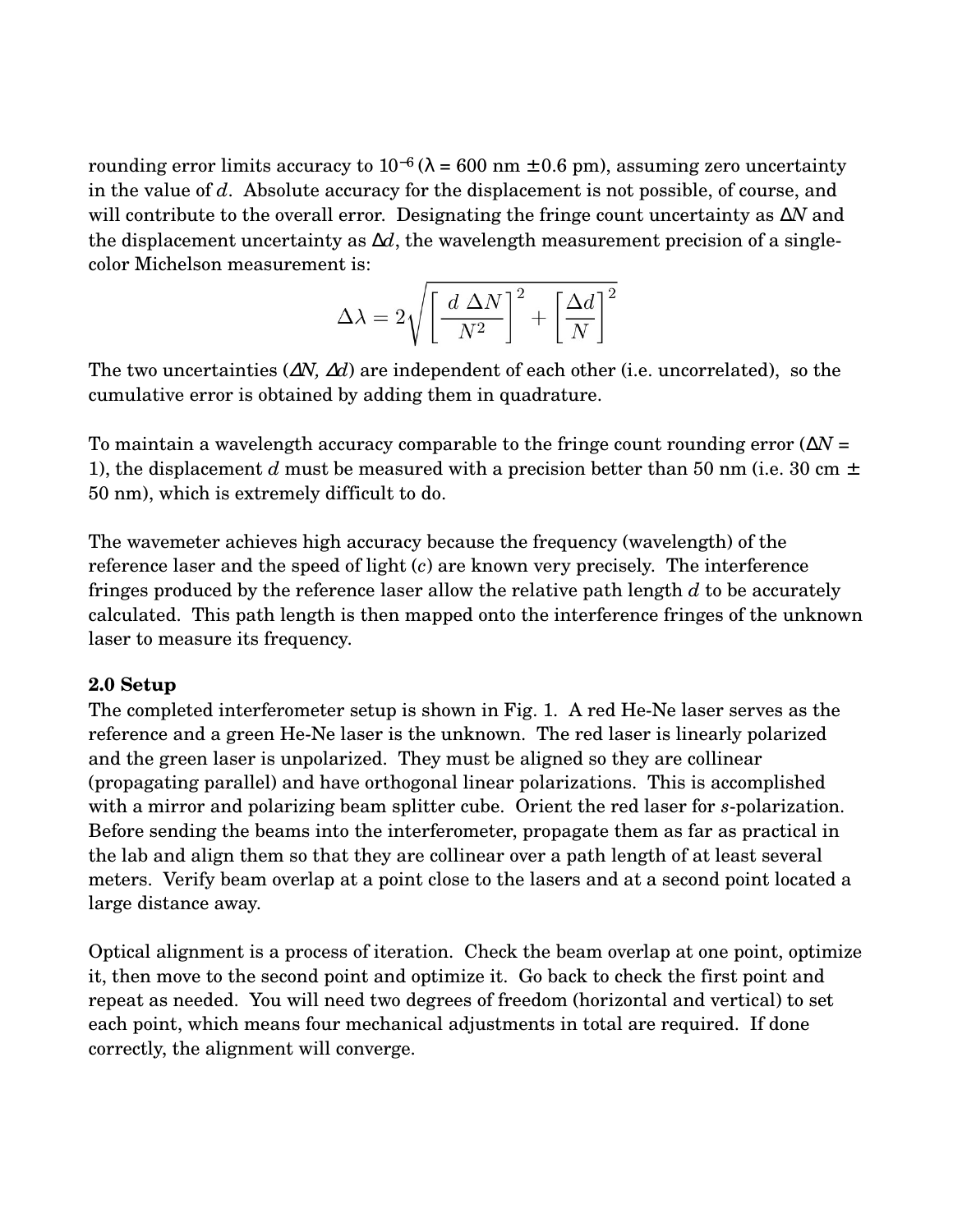

**Fig. 1 Wavemeter setup** 

When collinear beam overlap is established, introduce the beams into the interferometer as shown in Fig. 2. The beams must accurately maintain their position on the moving corner cube (CC2) as it travels back and forth on the air track. This alignment is accomplished by using a temporary screen taped to the outer housing of CC2. It is a good idea to keep the beams close to the center of CC2 because the polarization of the reflected



Fig. 2 Two-color Michelson interferometer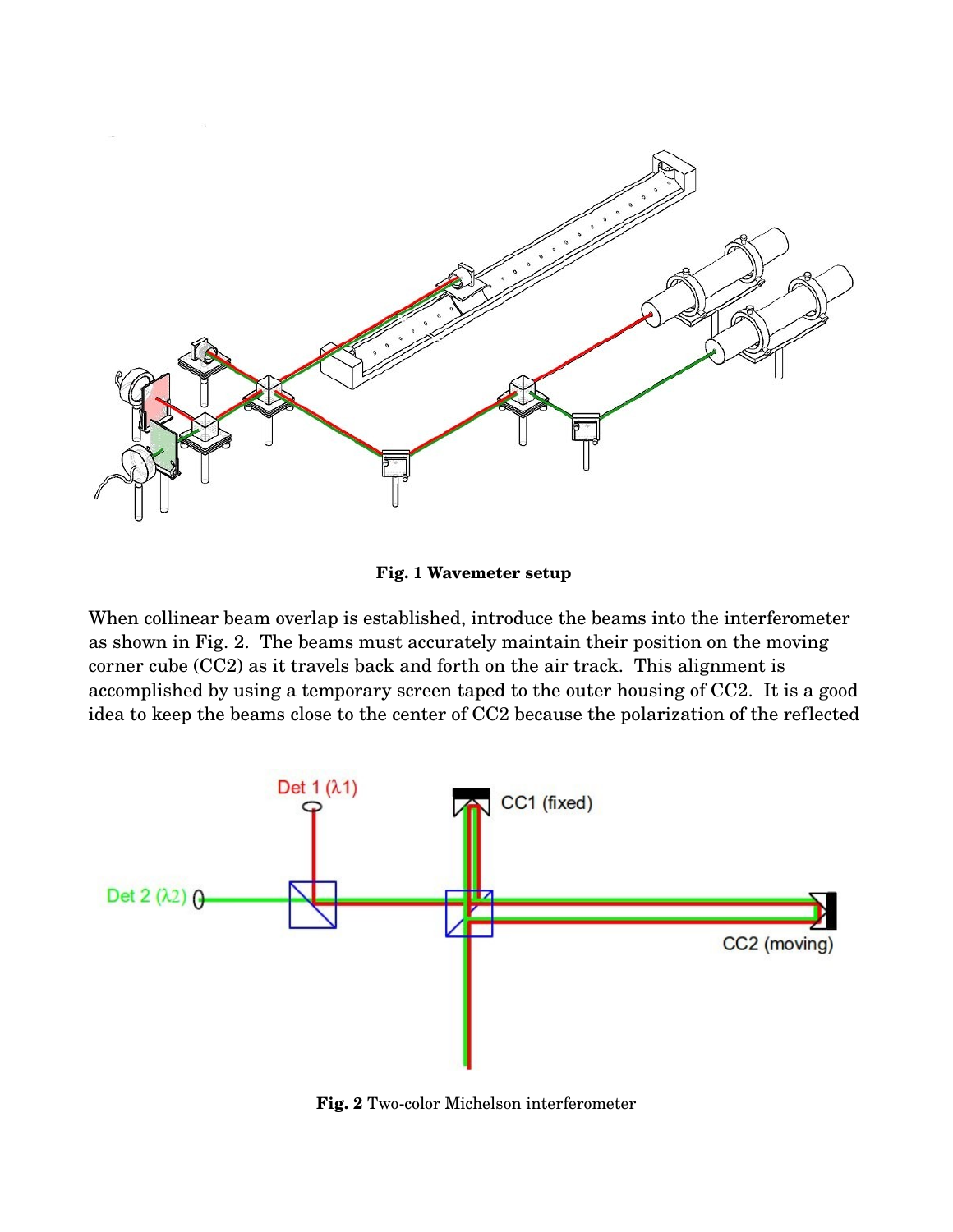beams will rotate with increasing spatial offset from center. Use an iterative process with a mirror and beamsplitter as described above. A corner cube is much better than a mirror in this application because it will keep the alignment while moving down the track, even in the presence of acoustic noise and vibrations. The fixed length arm of the interferometer also uses a corner cube (CC1) to introduce a reflected polarization consistent with the moving arm. Parallel polarizations for the individual colors in both arms is essential to produce interference fringes.

**Note:** Do not make any adjustments to the air rail.

After exiting the Michelson interferometer, the beams are separated with a second polarizing beam splitter and individually detected. Scattered light can be reduced by placing filters in front of the detectors. Use an oscilloscope to display signals from both detectors. Use DC coupling to optimize the alignment and to observe the modulation depth. Assuming proper polarization orientation, maximum fringe visibility occurs when the signal contributions from both arms are the same. You should be able to get > 200 mV signal from each arm (and each color) and a modulation depth of 30% or better.

**Note:** Beam divergence and diffraction will reduce fringe visibility. This will be apparent for laser light traveling a much longer distance in the moving arm. It can be helpful to expand and collimate the beams with a telescope to compensate for this.

## **3.0 Measurement and Analysis**

Once optical alignment is complete, the air track can be pressurized. Excessive pressure will cause the stage to vibrate and thus reduce signal-to-noise. The traditional method of implementing a wavemeter is with a frequency counter. A HP 5345 counter is available for this purpose. By properly setting the trigger levels on both channels, adjusting the gate width, and simultaneously observing both signals on the oscilloscope, the ratio of the two interference fringe waveforms can be measured. A longer gate time increases accuracy, but requires that the velocity of CC2 remain constant. Some regions of the rail will give much better signals than others. Can you explain why? What is the highest precision that can be attained?

The counter attempts to find the frequencies of both channels simultaneously and calculate their ratio. This can be problematic if the stage is accelerating and/or the signals are noisy. A more direct approach is to capture the waveforms with a sampling oscilloscope (Tektronix TDS 3054). A LabView program is available for this purpose. Connect the scope to the acquisition computer using an ethernet cable. When configured properly, both scope channels will display in the LabView program. Move CC2 and pause the program at the appropriate time, i.e. when two clean interference signals are